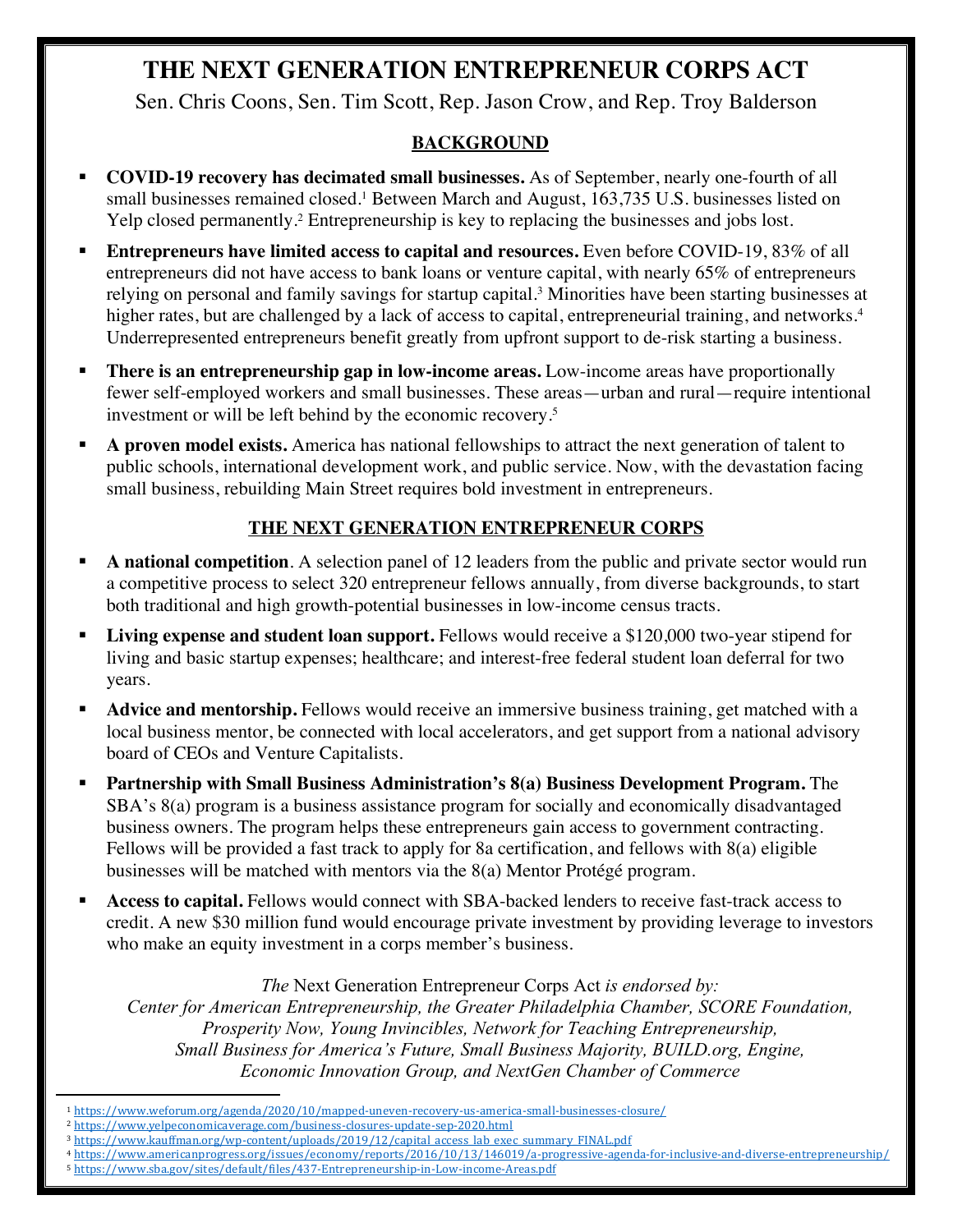# **Q&A ON THE NEXT GENERATION ENTREPRENEUR CORPS**

#### **What would the Entrepreneur Corps accomplish?**

The Entrepreneur Corps would accomplish two main objectives: entrepreneurial inclusivity and increased entrepreneurship in distressed regions. The fellowship would provide much needed access to capital for entrepreneurs in underserved areas and entrepreneurs of color. Entrepreneurship has the potential to close the racial wealth divide. In 2004, families in which the head of the household was self-employed had a median net worth five times that of other households.<sup>6</sup> The fellowship also requires the business to be located in a low-income census tract, incentivizing business starts in distressed areas and providing high quality jobs and investments in the community. Additionally, with increased business closures due to COVID-19, this fellowship will provide opportunity for new entrepreneurial ventures.

## **How can mentorship and start-up resources make a difference for an entrepreneur?**

Without personal or friends and family capital, it is incredibly difficult to start a business. Ayla Bystrom-Williams is one of the founders of Honeymoon Brewery, which brews Hard Kombucha in Santa Fe, New Mexico. When she first started the venture, Ayla and her family did not have the money to contribute to her venture. She reached out to every small business resource in the state to gain mentorship, which she says has played the largest role in her business' success. She started seeking capital and technical assistance from local incubators and accelerators and pitching her plan at small business competitions. Ayla was accepted into a local accelerator that provided funding for three months. She was also able to win grants from pitch competitions to start her small business, which is now five years old.

By expanding opportunities to entrepreneurs who may not have the capital nor expertise to start a business, the Next Generation Entrepreneur Corps would expand economic opportunity to all potential entrepreneurs who previously may have been left out. The fellowship would provide an all-encompassing opportunity of access to capital strategies and mentorship to help 320 entrepreneurs like Ayla annually to start and grow a successful business. This program would also set forth a framework to expand the program to more fellows for greater impact.

## **Would Entrepreneurship Corps members start "high-growth" or traditional businesses?**

Both. Fellows would be able to start both businesses that exist to innovate and disrupt industries as well as traditional, or "mom and pop" enterprises. The bill provides a flexible system with access to capital strategies, mentor pools, private partnerships, and training for both traditional entrepreneurs and highgrowth startup entrepreneurs. This system does not categorize a fellow into one or the other, giving them flexibility to adapt and grow.

## **How does the program equity fund work?**

To encourage private investment in the fellows' businesses, the SBA will provide a loan with a 30-year term and prime interest rate to a private investor who wishes to make an equity investment in an a corps business. The loan may equal up to two-thirds of the equity investment the private investor makes. Qualified investors are those with \$250 million in assets or less. Payments on the SBA loan will be recycled into the equity fund, to be used for investing in other Entrepreneur Corps businesses.

## **What about business owners who lost their business due to COVID-19?**

Individuals who lost their business due to COVID-19, changed their services or business model due to COVID-19, or are brand new entrepreneurs and do not have the resources to start a new venture would be eligible to apply. This bill aims to support a broad spectrum of entrepreneurs and to select fellows with varying levels of business experience.

## **Are there priority groups when the committee considers applicants?**

<sup>6</sup> https://assets.aspeninstitute.org/content/uploads/2017/01/Briding-the-Divide.pdf?\_ga=2.22517554.863278431.1602775076-889396252.1602775076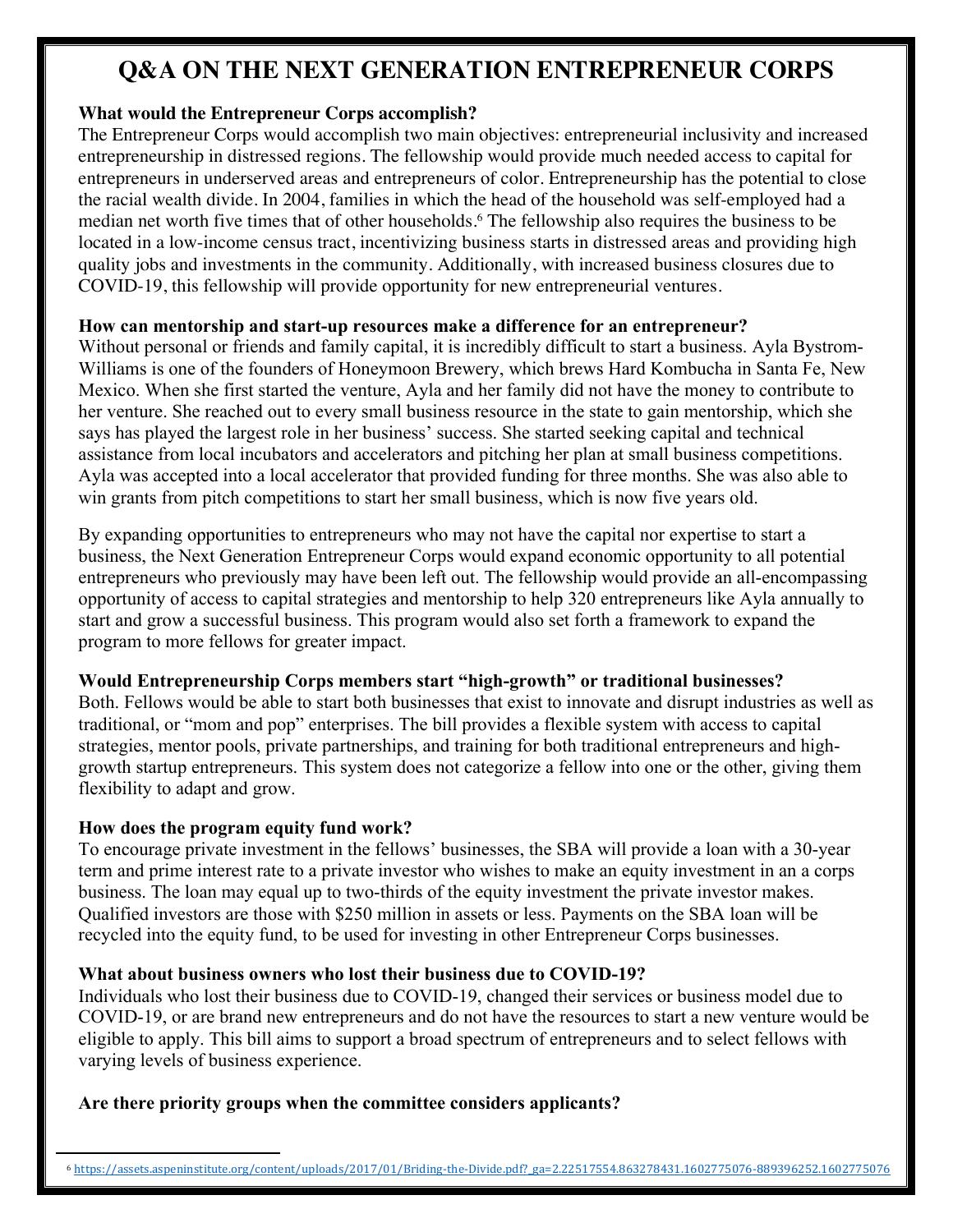Because the intent of the program is to elevate underrepresented entrepreneurs and to increase entrepreneurship in underserved areas, there are eight preference groups for the Selection Committee to consider: racial and ethnic minorities, women, veterans, individuals moving to a distressed area to start their business, individuals who demonstrate a connection to the locality where they propose to start a business, owners of small businesses that were closed due to COVID-19, individuals who have lived in a low-income census tract for at least 2 years, individuals who have taken non-traditional career pathways, and individuals whose businesses have potential for government contracting.

#### **What if Entrepreneur Corps businesses fail?**

Business failures are part of the success of the United States economy. Henry Ford failed twice before founding Ford Motor Company. Some fellows' businesses will inevitably close, providing valuable insights for their cohort and future fellows. However, by removing the current barriers to success, entrepreneurs' likelihood of getting off the ground greatly increases. The successful businesses will provide job opportunities and economic growth for their communities while those that fail will learn and acquire skills to enable future startups to succeed.

#### **Will the fellowship allow the government to pick winners and losers?**

This program aims to provide seed money and program supports to help traditionally disadvantaged entrepreneurs get off ground, but for a business to survive and be successful, the entrepreneur would have to prove the business's viability by raising capital and demonstrating profitability.

#### **Are there restrictions on who is eligible and/or what businesses they can start?**

Those who are deemed as able to start a new venture with their current resources will not be eligible to apply. Additionally, applicants who aim to open businesses that could harm the economic development of a community are not eligible.

#### **How does the bill ensure competitiveness of the program?**

To be selected, potential fellows must go through a rigorous application process. The applicant must demonstrate that he or she has primary decision making authority and present a professional and viable business plan which identifies: a) a market for the business's goods or services in the community, b) how the applicant plans to build their small business to employ local talent, and c) a long-term vision for growth. The fellowship offers a unique ecosystem of support, including a stipend comparable to what incubators offer and other supports such as healthcare and student loan deferrals to ensure entrepreneurs can concentrate solely on their businesses. The committee is also directed to place each fellow with a SCORE chapter; SCORE aims to foster small business communities through mentoring and education utilizing a network of volunteer, expert business mentors. Additionally, to publicize the program to promising potential applicants, the committee is directed to partner with K-20 entrepreneurial programs, community organizations, venture capital firms, CEOs, and private companies.

#### **Does this program duplicate current efforts at the SBA?**

There is no national program like the Next Generation Entrepreneur Corps, but the fellowship utilizes, bolsters, and works in tandem with existing entrepreneur supports such as the 8(a) Business Development Program, SCORE, SBA loan programs, and Small Business Development Centers.

#### **How long will this program continue?**

The program is authorized for six years, or five cohorts, and is estimated to cost about \$368 million over this period. The bill requires annual reporting to Congress on the success of the fellows' businesses, including an evaluation by revenues and jobs created and sustained, small business survival rates, capital raised, and other metrics determined appropriate by the committee. If deemed successful, the committee is also required to provide a report to Congress on recommendations to expand and make permanent the program. Fellows will also be required to submit a progress report to their mentors and the committee annually.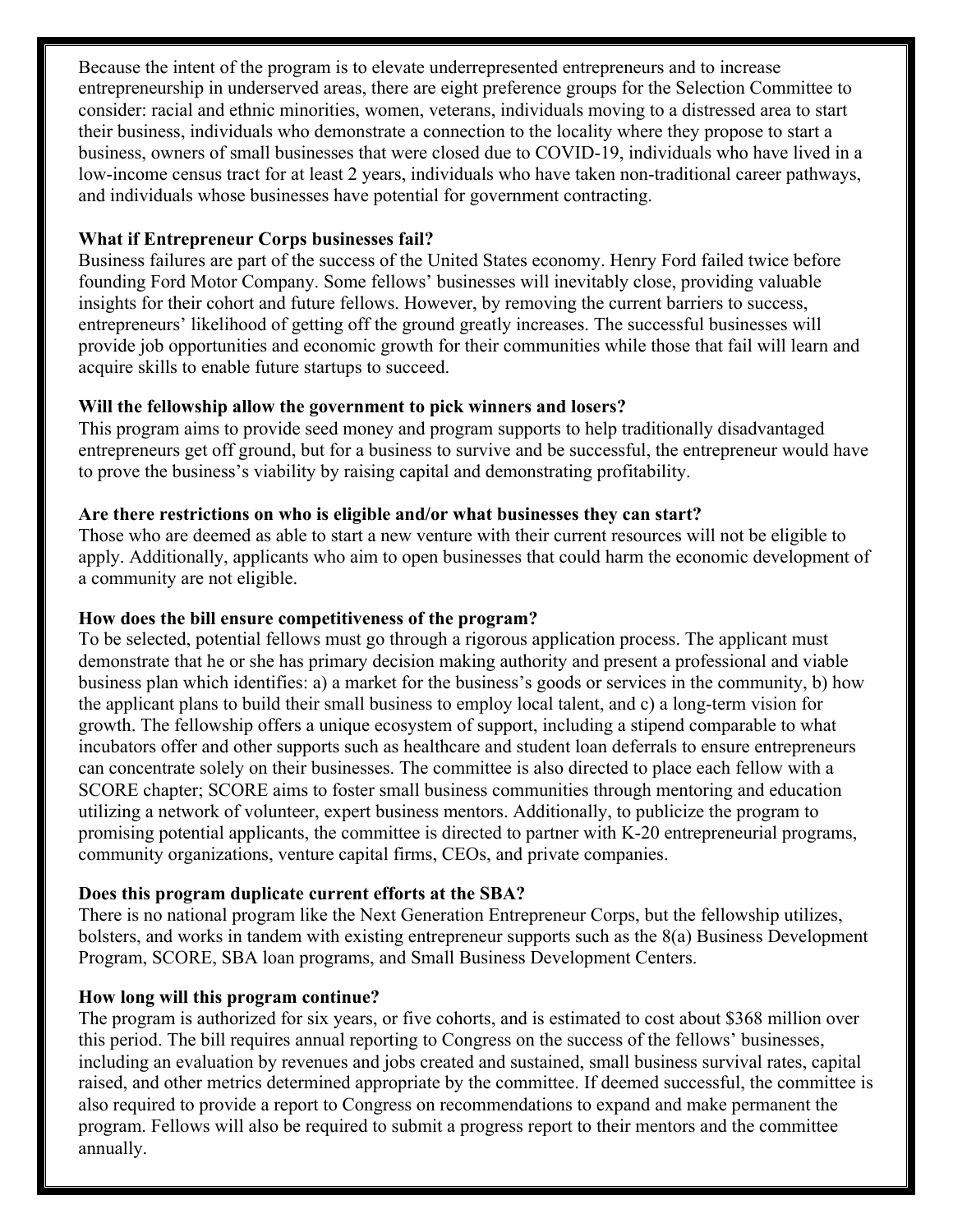# **SUPPORT FOR THE NEXT GEN. ENTREPRENEUR CORPS**

"Entrepreneurship has always been a powerful driver of economic growth and job creation, and a bright pathway to opportunity, economic participation, and financial security for many Americans," said **John Dearie, president of the Center for American Entrepreneurship**. "But, given the risks and requirements of launching a new business, other Americans—many women, people of color, and residents of low-income or distressed areas—encounter formidable barriers to the opportunities of entrepreneurship. This unfortunate reality has become all the more urgent given the economic impact of the Covid19 crisis. The *Next Generation Entrepreneurship Corps Act* will help change that. By way of the Act, 320 entrepreneur fellows will be selected each year from diverse backgrounds to launch new businesses in distressed areas across the country. Supported with startup capital, living expenses, training, and mentoring, these new entrepreneurs will have the chance to build the businesses, jobs, lives, communities, and the America of the future. The Center for American Entrepreneurship thanks Senator Chris Coons (D-DE) and Senator Tim Scott (R-SC) for their vision and leadership, and looks forward to working with them and their Congressional colleagues to see the Next Generation Entrepreneurship Corps Act swiftly enacted."

"The *Next Generation Entrepreneurship Corps* will foster entrepreneurship in some of the most distressed communities across the country," said **John Lettieri, President and CEO of the Economic Innovation Group**. "EIG applauds Senators Coons and Scott for their bipartisan effort to establish this program for promising entrepreneurs that will provide a robust support network, mentorship, and financial assistance to new business owners who will play a critical role in the recovery of Main Streets everywhere."

"The effects of Covid-19 on the economy and communities that were already struggling because of decades of policies that led to economic marginalization before the pandemic will be long-lasting. The *Next Generation Entrepreneurship Corps Act* would make an important investment in this country's greatest asset: Its young people with bold visions for the future," said **Kyle Southern, policy and advocacy director for higher education and workforce of Young Invincibles**. "By targeting investment in areas distressed even before Covid, this bill would infuse capital and build relationships where they are needed most to help promote a more equitable economic recovery. Young Invincibles thanks Senator Coons for leading the way on this important issue."

"Small businesses help our communities' identity and play a vital role in strengthening our economy. However, investment in training, resources, and access to capital for prospective small business owners have long been lacking. As we look to recover from the COVID-19 economic crisis and enter a new phase of business ownership, it is more critical than ever that the gaps are filled and entrepreneurs receive the support they deserve. We applaud Senator Coons's foresight and leadership in developing an innovative program that will set the next generation of American small business owners on the path to success," said **John Arensmeyer, Founder and CEO of Small Business Majority**.

"This fellowship program will provide mentoring, entrepreneurial education, and access to capital for our nation's most vulnerable entrepreneurs, particularly women and minority entrepreneurs, entrepreneurs from low-income areas, and entrepreneurs who were negatively impacted by the COVID-19 pandemic," said **Betsy Dougert, Vice President of External Affairs for the SCORE Foundation**. "This bill is especially timely given the unprecedented negative impact of COVID-19 on the American small business community. Small businesses need help now, more than ever before. SCORE's own data confirms this, with a 29% increase in services this year."

"Prosperity Now is pleased to support the *Next Generation Entrepreneur Corps* bill, a bipartisan measure introduced to help develop the next generation of small business leaders and entrepreneurs in some of the most economically challenged regions of the United States. This is needed more than ever, as we face a new surge of COVID-19 cases and its economic fallout, which will continue to disproportionately impact